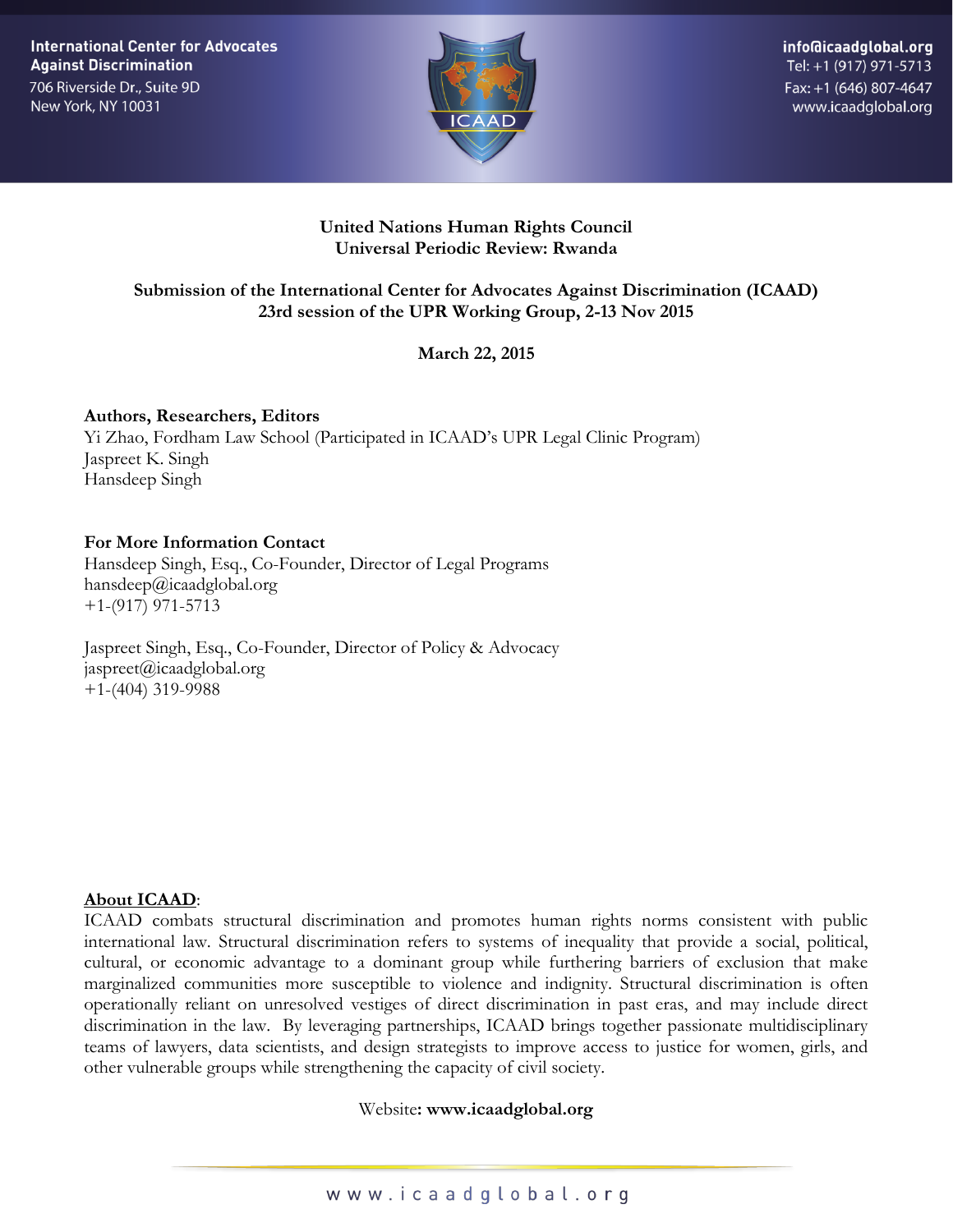#### **United Nations Human Rights Council Universal Periodic Review: Rwanda**

### I. **Women's Rights Issues**

#### **A. Gender Equality**

#### **1. Systematic Discrimination**

(1) Rwanda continues to face a legacy of cultural tradition that subordinates women. Males remain in firm control of the household and its money. Before the 1994 genocide, women could not own land and were legally classified as minors.1 While female property ownership has significantly increased in cities, women in rural areas continue to face problems owning land.<sup>2</sup> Unbalanced share of property, resistance to gender equality, and non-recognition of the inheritances of female heirs all play a significant gender component to the allocation of land rights.<sup>3</sup>

(2) One significant barrier to women achieving higher outcomes within the family unit and in employment has been their ability to secure independent credit, which is a major part of economic independence. Despite increasing opportunities for females to borrow, 66% of females do not participate in credit borrowing, compared to only 33% of males, speaking to the continued salience of traditional gender roles which limit the scope of female activities.<sup>4</sup>

#### **2. State Response**

(3) Article 11 of the Rwandan Constitution sets forth the norm of non-discrimination on the grounds of race, gender, ethnic group, clan, tribe, region, language, culture, social and economic status, and disability. The comprehensive nature of this protection makes the Constitution a good baseline.<sup>5</sup>

(4) Representation in decision-making is essential to progress in women's rights. To that extent, both the Constitution and statutes guarantee that women will have a minimum designated amount of representation in governance bodies. The Constitution's guarantee of at least 30% of seats in the Senate set aside for women has been successful in effecting change.<sup>6</sup> At the grassroots level, the law also provides for female representation. Law no.  $13/2002$  provides for a minimum quota of  $1/3$  women.<sup>7</sup> These actions have been successful in securing representation. Women have good representation in parliament, at 58% female in the Chamber of Deputies in 2012. They also make up 37% of ministers and 45% of members of district councils.8 The existence of a specialized gender ministry has allowed for targeted action plans such as the National Gender Policy to be enshrined as an integral part within broader development goals.<sup>9</sup> The ministry has participated in gender mainstreaming in all areas of women's rights and has engaged in a variety of public awareness campaigns to this effect.

(5) Two laws in land reform have helped improve women's economic status. The Inheritance and Succession Law of 1999 codified a legal right for women to inherit land.<sup>10</sup> Article 4 of the Land Law of 2005 officially made husband and wife equal with respect to control of the land and banned discrimination regarding ownership and possession of land.11 Women's claims to land can be brought before specialized bodies including the Family Court and the mediatory body Abunzi.<sup>12</sup> This body in particular has been vital in adjudicating several women's claims and will likely play a larger role as awareness grows regarding the laws in place.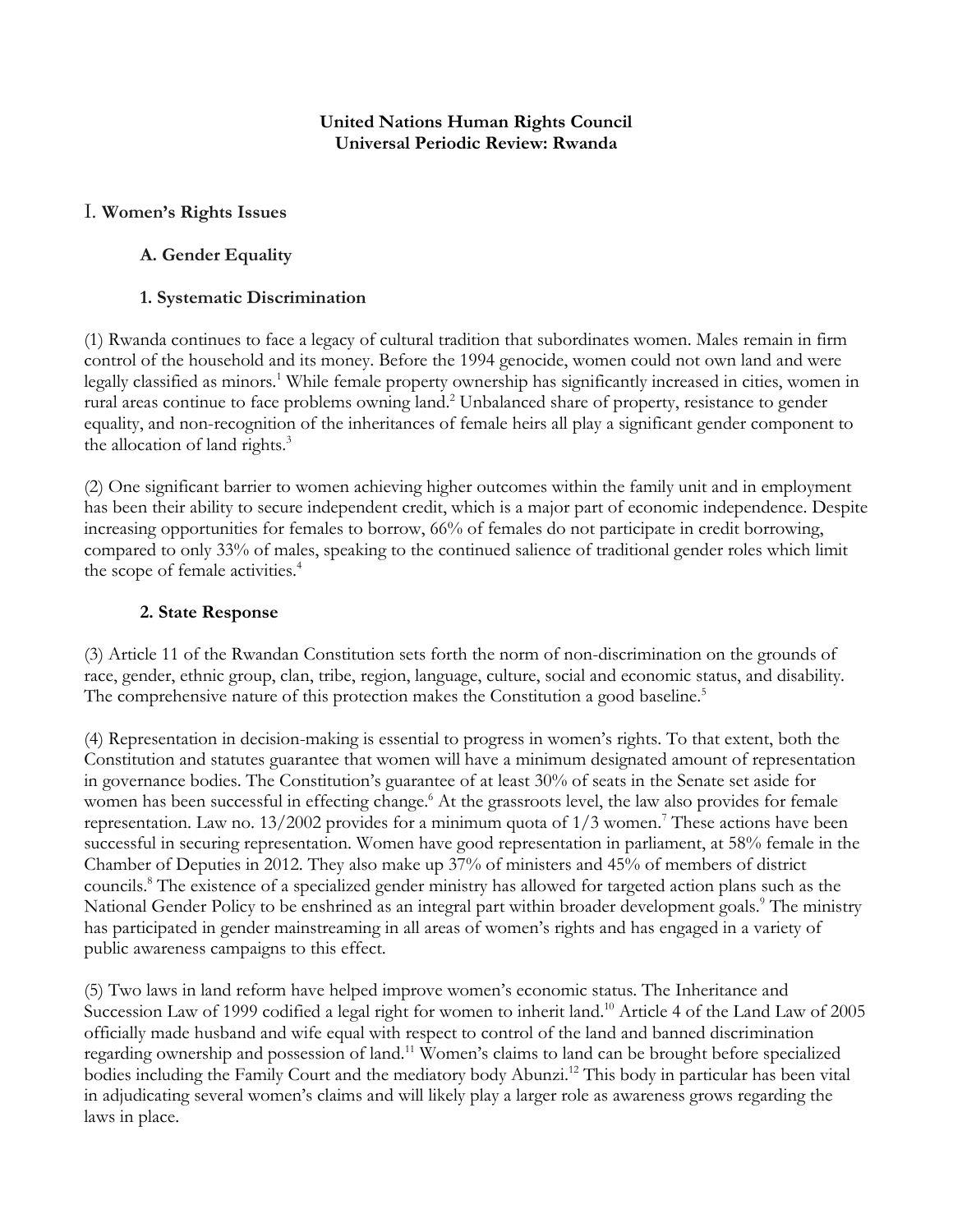(6) The continued enforcement of the Family Code of 1988, which sets forth basic principles of equal legal capacity in matters of marriage, allowing for equal rights with respect to choosing a profession, responsibility over children, and petitions for divorce, has generated positive norms and advanced the social position of women.<sup>13</sup>

# **3. Remaining Challenges**

(7) While the Constitution's guarantee ensuring women a significant place in governance has made it easier to instill gender-equal norms, it has not helped overcome many challenges women face.<sup>14</sup> Gender capacity building in government remains a challenge because women are expected to take up increased vocal roles in society but with no change in their responsibilities at home. In contrast, it is socially acceptable for men to easily shed excessive domestic burdens.<sup>15</sup>

(8) Cultural biases remain salient. Many Rwandans still prefer boys over girls and many men are reluctant to implement decisions made by women.16 Women face negative attitudes when joining trade associations and increasing their economic independence.<sup>17</sup> Their capacity is also questioned and therefore at the grassroots level, communities may not adequately take into account women's needs<sup>18</sup>. Women sometimes buy into the cultural atmosphere this creates.19 Custom represents a barrier to implementation because the Constitution provides customary law a place in jurisprudence. Customary law cannot be inconsistent with statute, but until statutes have further ingrained themselves into society in the form of norms, the continued power of customary law still threatens further progress for women<sup>20</sup>.

(9) Cultural biases against women owning property have lingered and customary law continues to compete with statutory law in undermining equal rights for women in this field. Many bodies including the Family Court are seen as susceptible to prejudice in favor of longstanding discriminatory norms.<sup>21</sup> Even the unique Abunzi adjudication system, which has contributed greatly to the increasing recognition of women's land rights, is plagued by a lack of resources.<sup>22</sup> Women also persistently lack access to justice because of a fear of reprisal from community and relatives, as well as a lack of adequate legal counsel.23

(10) The legally sanctioned structure of the family still contains discriminatory provisions despite upholding general equality. In particular, Article 206 of the Family Code still holds that husbands are the head of the conjugal family and his will prevails in case of dispute over parenting.<sup>24</sup> Polygamy remains commonly practiced despite being outlawed.25 In general, unregistered marriages remain commonplace and outside of state protection of the rights of women in marriage.<sup>26</sup>

# **4. Recommendations**

(11) The government and local civil society must engage in additional gender mainstreaming and destigmatize domestic work for men, women owning property, and women moving into the labor force. The government should institute incentives to register a marriage, thereby reducing the gaps in existing matrimonial law. Finally, the gap in the family code should be eliminated by removing provisions that install the husband as the head of the family.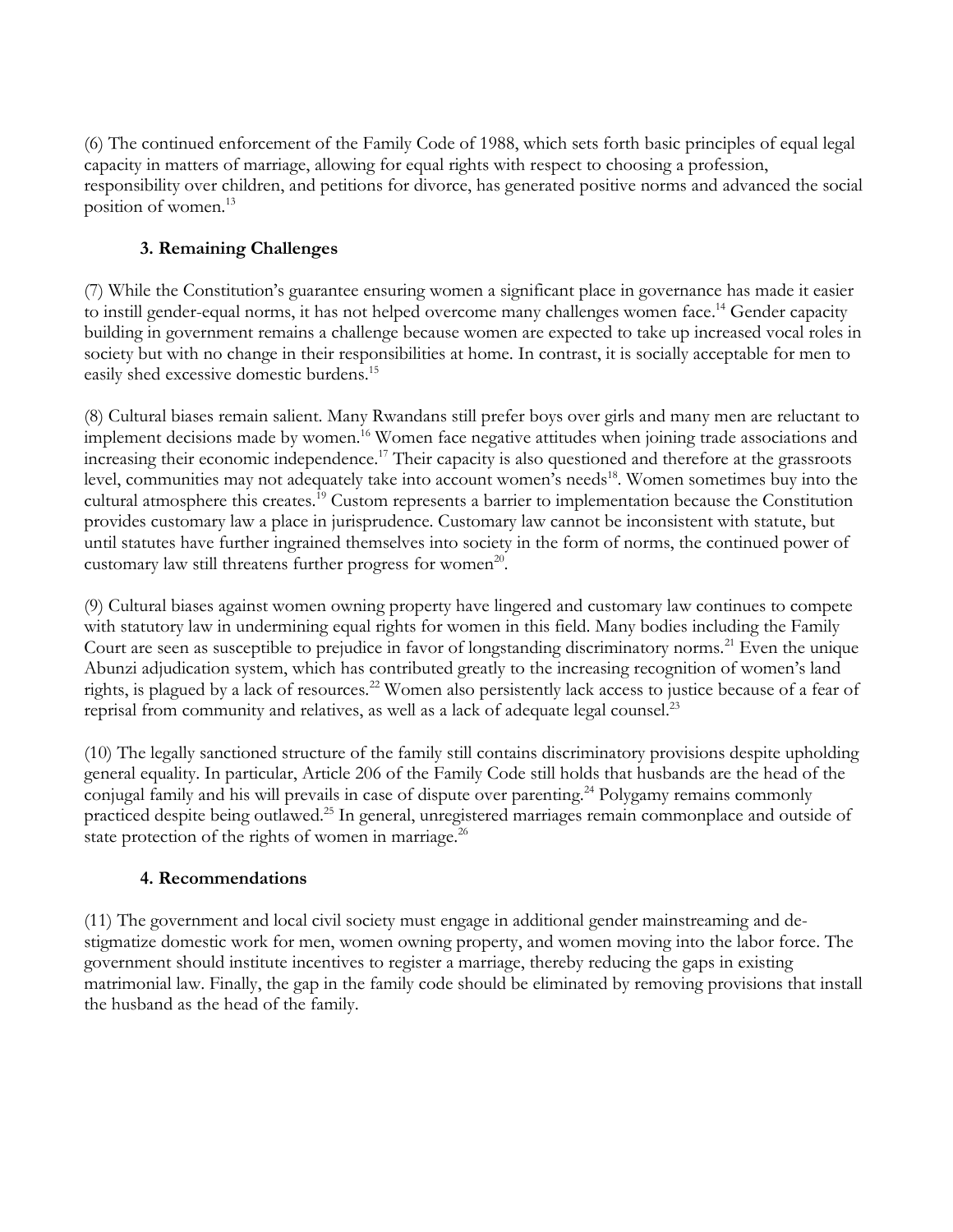#### **B. Violence Against Women**

#### **1. Systematic Discrimination**

(12) One in every three women in Rwanda has been the victim of violence at the hands of male relatives. 41% of women had experienced physical violence by the age of 15. 22% had experienced sexual violence in their lifetime.<sup>27</sup> More than 93% of physical and sexual abuse victims are women.<sup>28</sup> Sexual violence against women is also heavily concentrated in incidence of rape against female minors. Statistics from the National Police in 2007 showed that of 2935 reported cases, 2421 of these cases were against minors.<sup>29</sup> The root causes of gender-based violence appears to be the old patriarchal system which is perceived to be under threat. <sup>30</sup> It is also impossible to ignore that reports of gender-based violence were more concentrated in districts like the capital of Kigali, despite the fact that reports of general sex-based discrimination were lower there.<sup>31</sup> Authorities must confront the notion that gender-based violence may be underreported in rural areas where women still lack access to education, justice, and exposure to human rights norms.

#### **2. State Response**

(13) Rwanda has so far shown good political will to changing gender-based norms in the era after the forced rupture of the social order brought about by the genocide.<sup>32</sup> Rwanda has ratified the major international conventions relating to violence against women, including CEDAW and the United Nations Declaration on the Elimination of Violence against Women. It has also instituted domestic legislation that rolls back discrimination and helps combat gender-based violence. In particular, Law No. 59/2008 specifically targets violence against women.33 The government has instituted the essential frameworks to tackling gender-based violence. It has done so by establishing a separate Gender Monitoring Office. One Stop Centers provide care and support for women.<sup>34</sup> In addition, the Rwandan police have separate gender desks. In recognition of the plight of women in disadvantaged rural communities, each district has an Access to Justice Office.<sup>35</sup>

(14) Local sensitization and training programs run by NGOs and targeting men have shown some promise in changing the attitudes of men toward the effect of gender-based violence on marital relationships.<sup>36</sup>

# **3. Remaining Challenges**

(15) The gender-based violence law is an important step. However, the law is still incomplete, because it is gender-neutral and fails to take into account the disproportionate impact of violence on women. It remains difficult to prosecute gender-based violence incidents that heavily involve social roles, such as marital rape.<sup>37</sup> Furthermore, the law still does not protect against LGBT victims.<sup>38</sup> It also has the potential to be discriminatory and onerous in its effect. Articles 14 and 15 provide for punishment for adultery, but applies this punishment to both parties, with no distinction made in defining adultery to take into account voluntariness of allegedly adulterous sexual act.<sup>39</sup> Further, Article 36 expressly makes it a crime punishable by imprisonment or fine if a victim refuses to testify as to the violence.<sup>40</sup> This provision in particular is a blunt instrument unlikely to solve the testimonial obstacles inherent in sexual violence and represents a punitive measure to women who have faced the trauma of violence.

(16) There remain serious gaps in the enforcement/prevention mechanism. A study by the Men's Resource Center showed that 38% of those who faced gender-based violence did not reported it to local authorities.<sup>41</sup> Further, a large plurality of victims, 37%, claimed to have not been assisted.<sup>42</sup> These results show a large gap in enforcement.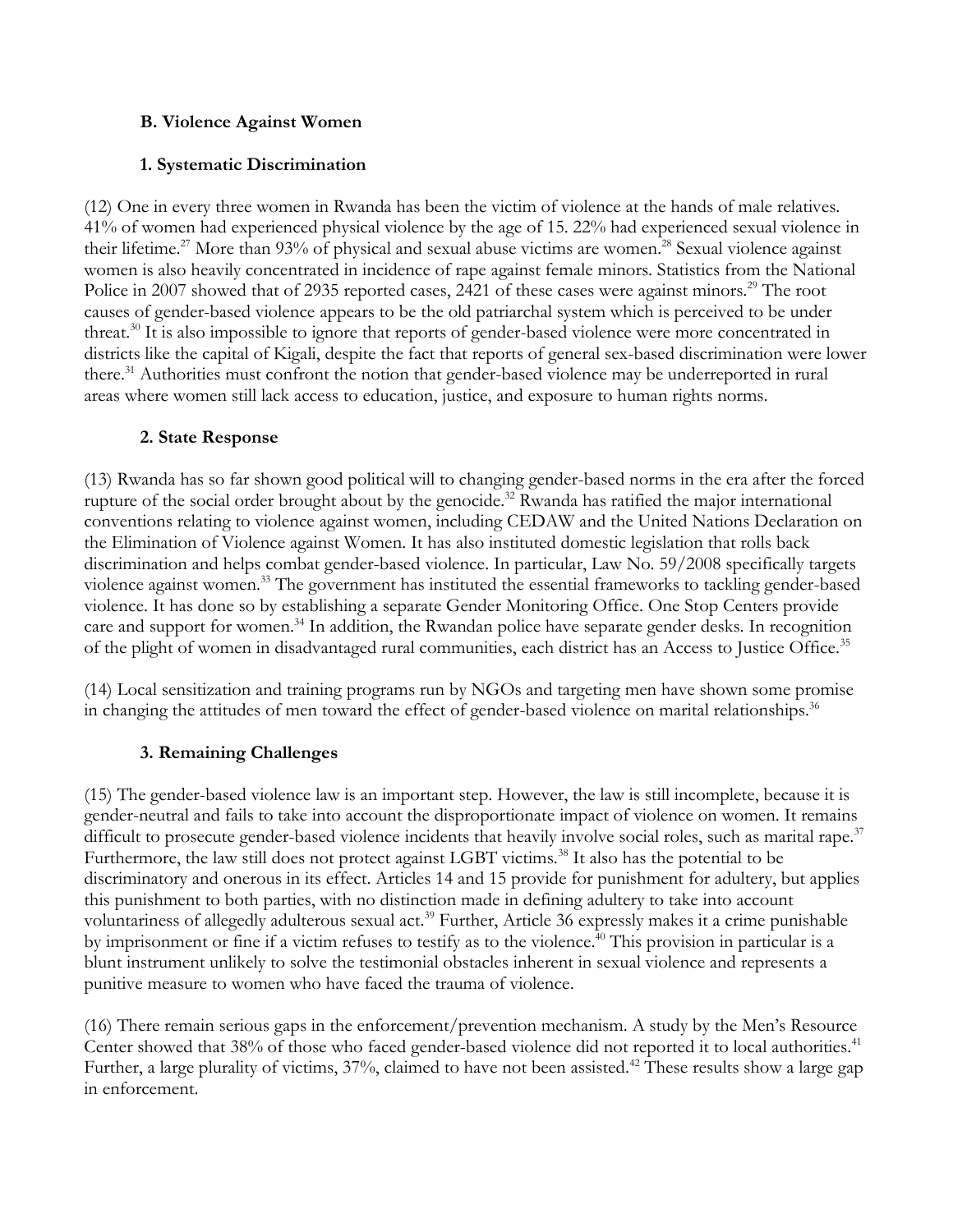(17) Stakeholders reported the lingering effects of cultural norms legitimizing sexual violence.43 They also pointed out the lack of resources to provide victims with medical, psychological, and legal support. Lack of access to justice by large numbers of rural women exacerbated by a lack of funding and a lack of transportation to report cases is a major challenge.<sup>44</sup> The training programs run by the local NGO Rwanda Men's Resource Centre, for example, have been implemented in only 12 out of 30 districts in the country.<sup>45</sup>

#### **4. Recommendations**

(18) The provisions in the gender-based violence law criminalizing lack of testimony and punishing adultery should be abolished. The government should pay heavy attention to the challenges and recommendations laid out in part I. These social issues contribute heavily to a culture of domestic violence and their eradication would go a long way toward cutting down domestic violence at its root. The government should provide additional services, or funding for NGOs, to work in more remote parts of the country and continue to emphasize the role of men in overcoming traditional values that hamper the progress of women.

# **II. Minority Rights**

# **A. Batwa**

# **1. Systematic Discrimination**

(19) The government has not done enough to promote the rights of the Batwa, whose traditional homeland was destroyed when the forests were turned into national parks.<sup>46</sup> Indeed, the ban on ethnic identification imposed after the genocide continues to hinder the recognition of the group's needs. There is no law specifically targeting Batwa rights.<sup>47</sup> The government encourages citizens to see themselves not within ethnic subgroups but as simply Rwandan. However, Batwa have a distinct history and culture that, in addition to their small numbers and widespread social discrimination, hinders their ability to simply identify as Rwandan.

(20) Based on the Convention for the Elimination of all Forms of Racial Discrimination, which Rwanda has ratified, the State's failure to recognize this distinct culture represents a possible violation of Article 5(e), which protects economic, social and cultural rights of populations.<sup>48</sup> While the State has stressed the unitary culture of all Rwandans, including Batwa and promoted economic and social rights on that basis, history hinders the ability of Batwa peoples to identify as Rwandan and integrate into society. Historically marginalized communities as a whole are guaranteed representation via Article 82 of the Constitution, providing that the President shall ensure representation for these communities by appointing eight members of the Senate.<sup>49</sup> However, Batwa only have one representative in the Senate.<sup>50</sup> In the Chamber of Deputies, special measures are taken for the representation of women, youth, and the disabled, but explicitly not for minority populations/ historically marginalized communities.<sup>51</sup> There remains no definition, moreover, of what historically marginalized community means in law.<sup>52</sup> Existing affirmative action programs point out the disadvantages suffered by various groups, but in comparison to the extensive treatment provided for women and youth, for example, there is very little discussion of historically marginalized communities and no mention of Batwa in particular.53

(21) The Batwa suffer from a lack of land, a lack of employment and education opportunities, poor housing, and general poverty. 47% of Batwa are landless, nearly four times the national number.<sup>54</sup> Only 45% of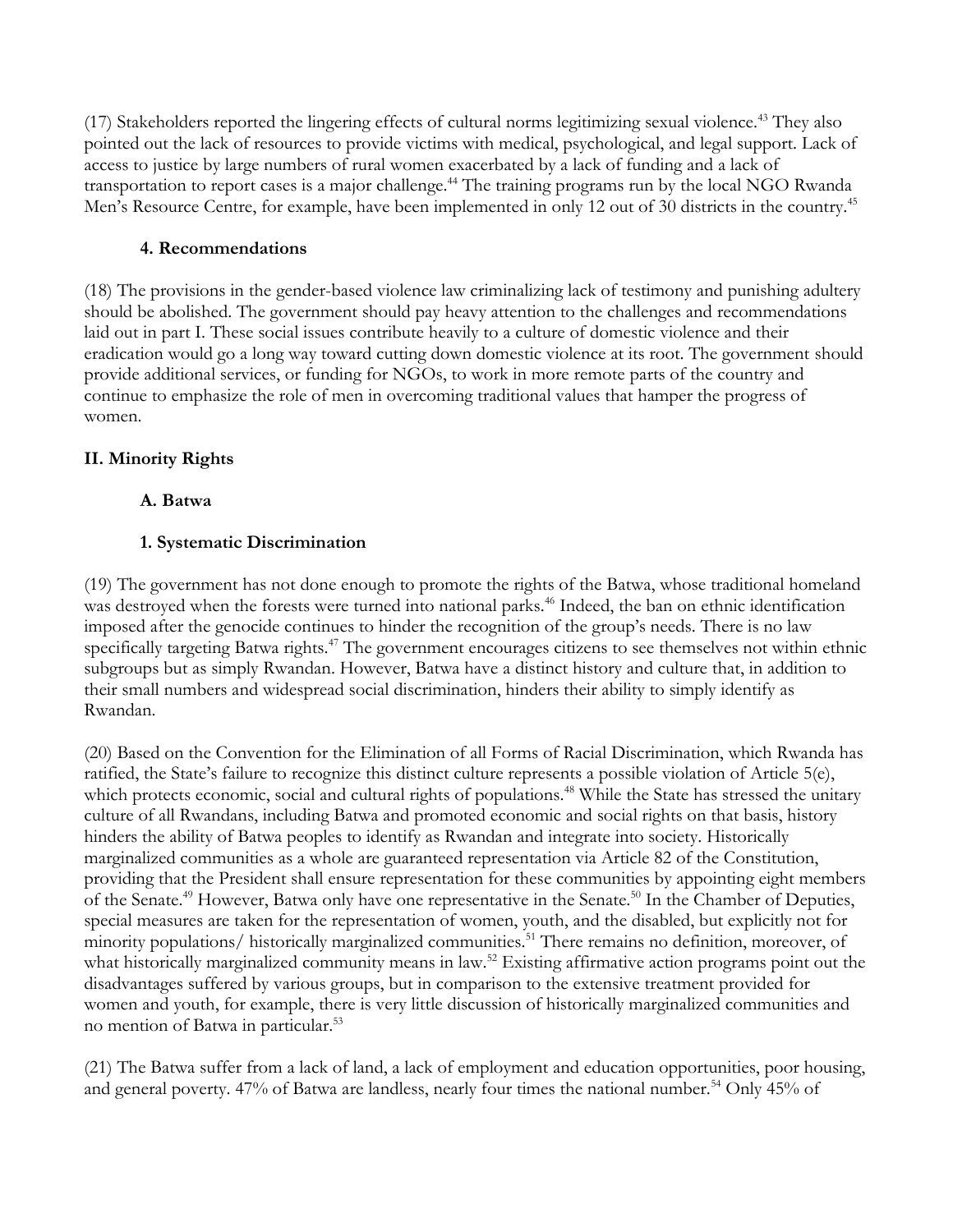Batwa children attend secondary school and only 5% attend university.<sup>55</sup> 77% of Batwa are illiterate.<sup>56</sup> The Batwa suffer high unemployment, with 30% unemployed, compared to  $2\%$  nationally.<sup>57</sup>

(22) Batwa suffer from discrimination and harassment on the part of the local population, which often sees them as lazy and dirty.<sup>58</sup> The law against divisionism prevents Batwa from using law to combat this discrimination. Children, for example, may also suffer indirect social consequences from this discrimination because they may be afraid to go to school.<sup>59</sup>

(23) The law against divisionism burdens the establishment of NGOs that can work on Batwa rights.<sup>60</sup> For example, the COPORWA can advocate for pottery workers, a historically Batwa profession, but cannot label itself an NGO for indigenous rights. Such restrictions drastically limit the scope and depth of human rights work that civil society can do.

# **2. State Response**

(24) Rwanda has accepted recommendations made in the past UPR cycle to integrate Batwa into society, but at the same time, it has rejected calls to better provide access to basic social services for indigenous populations, presumably because it feels Batwa already have access to basic social services.<sup>61</sup> There is a Batwa organization known as COPORWA and the government has begun to consult this organization. It has a focal point in the Ministry of Local Administration for marginalized groups.<sup>62</sup>

(25) Vision 2020 is an attempt to eliminate extreme poverty for all vulnerable people by 2020.<sup>63</sup> There is some evidence that government is beginning to adopt policies for the advancement of heavily impoverished communities with high Batwa populations and that these policies have begun to reach the Batwa.<sup>64</sup> In particular, the one-cow per family policy helps families generate income with minimal land ownership. 65

# **3. Remaining Challenges**

(26) The taboo on ethnicity makes it very difficult to tailor policies to Batwa. Policies are tailored to the marginalized, without referring to Batwa people in particular. This denies the group dispossession that has taken place in favor of a focus on the individual. While discrimination is illegal, it may be difficult to bring claims of discrimination for fear of referring to ethnicity.<sup>66</sup> Finally, the one-cow per family policy remains insufficient to those who have no land, as is the case with many Batwa.

# **4. Recommendations**

(27) Given challenges imposed by a separate history and culture, as well as lingering prejudices among the population, Batwa may see themselves as a separate group from other Rwandans. Special targeted measures providing for housing, employment and better education may be necessary for the integration of Batwa peoples. In addition, forced assimilation may obliterate the distinctive culture of the Batwa. The ethnic taboo, at least as it relates to the Batwa should be eliminated, so that organizations and government policy may better accommodate Batwa rights. At the very least, the government needs to adopt a strict definition of historically marginalized community and undertake more extensive affirmative action policies for their benefit.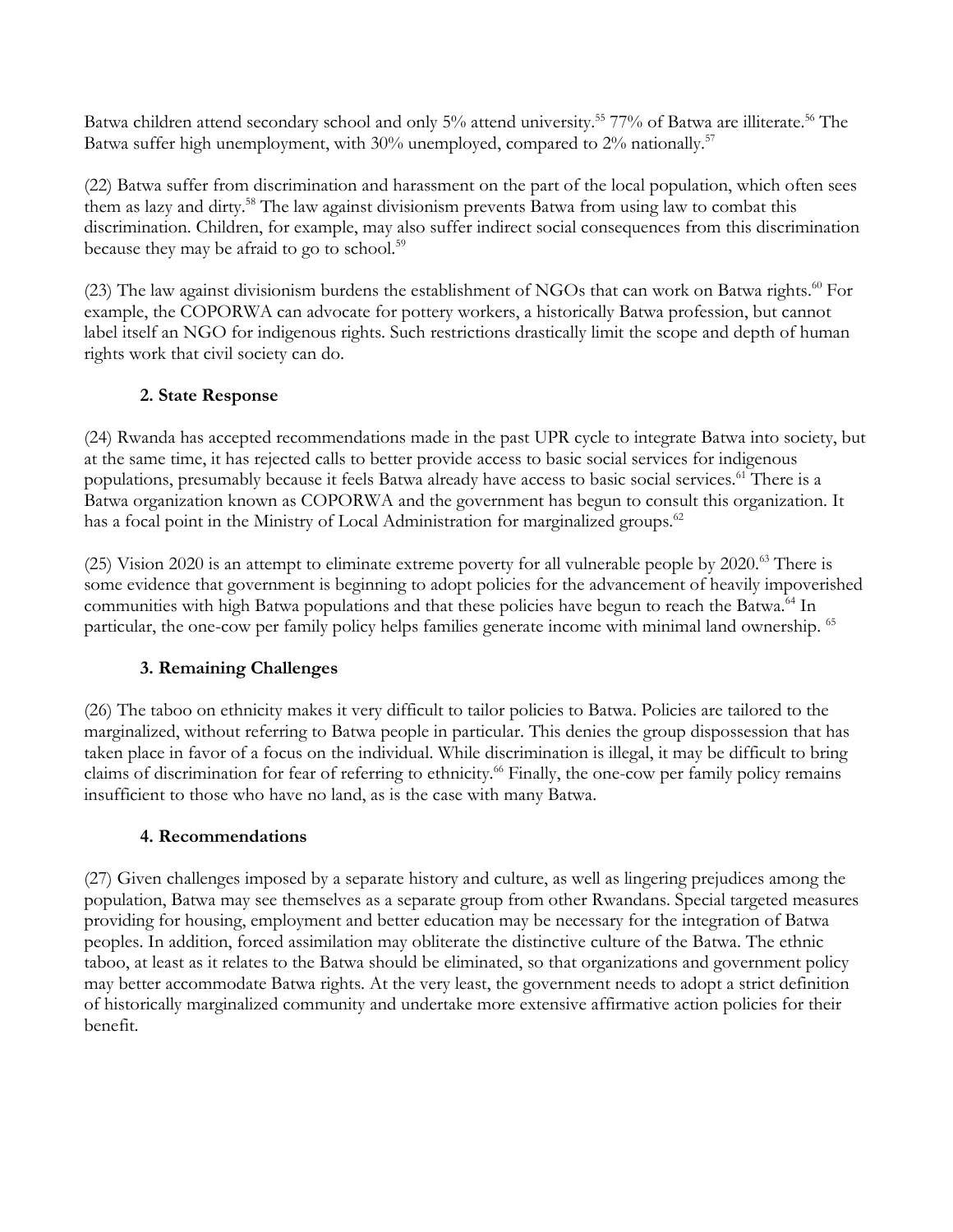*Sexual and Gender-Based Violence Base-line Study in 13 Districts*, Rwanda Men's Resource Center, May 2013, at 84;

*Discrimination against Women 1994-2005*, Minister in The Prime Minister's office In Charge of Family and Gender Promotion

 $\overline{a}$ 

*National Gender Statistics Report 2013*, Gender Monitoring Office of the Republic of Rwanda, at 36-37

MIGEPROF, *supra* note 5, at 21, para 35,38

Law No. 22/99 of 12/11/1999 regarding Matrimonial Regimes, Liberalities, and Successions, *available at* 

*http://www.migeprof.gov.rw/IMG/pdf/MATRIMONIAL\_REGIMES\_LIBERALITIES\_AND\_SUCCESSIONS-2.pdf*

Article 4, Organic Law No. 8/2005 of 14/07/2005 Determining the Use and Management of Land in Rwanda,

 *Policy Brief: Women's Lands Rights Gains in Rwanda are Eroded by Cultural Practices and Negative Attitude*, Rwanda Women's Network, May 2011, at 1-2, *available* at

http://www.landcoalition.org/sites/default/files/publication/1159/RWN%20Policy%20Brief%2027%2010%2011\_WEB.pdf MIGEPROF, *supra* note 5, at 64, para 267-268

 Claire Devlin and Robert Elgie, *The Effect of Increased Women's Representation in Parliament: The Case of Rwanda,* in Parliamentary Affairs Vol. 61, No. 2, *at* 251

 Peace Uwineza and Elizabeth Pearson, *Sustaining Women's Gains in Rwanda: The Influence of Indigenous Culture and Post-Genocide Politics*, The Institute for Inclusive Security, 2012, *at* 22, *available at* http://www.inclusivesecurity.org/wpcontent/uploads/2012/08/1923\_sustaining\_womens\_gains\_nocover.pdf

MIGEPROF, *supra* note 5, at 36, para 110

*Id,* at 36, para 112

*Id.* at 36, para 113

- *Id.*
- *Id.* at 114
- Policy Brief, *supra* note 12, at 2-3
- *Id.*

*Id.*

MIGEPROF, *supra* note 5, at 65, 276-277

Uwineza and Pearson, *supra* note 15, at 22

Gender Equality in Rwanda: Index, *available at* http://genderindex.org/country/rwanda

*National Gender Statistics Report 2013*, Gender Monitoring Office of the Republic of Rwanda, at 31

Nishtha Chugh, *A drive to beat Rwanda's Gender-based Violence*, The Guardian, Nov. 22, 2013, *available at*

http://www.theguardian.com/global-development-professionals-network/2013/nov/22/rwanda-gender-based-violence

Country Assessment on Violence against Women: Rwanda, *at* 11, *available at*

http://www.un.org/womenwatch/ianwge/taskforces/vaw/VAW\_COUNTRY\_ASSESSMENT-Rwanda-1.pdf *Id.* at 14

*Id.* at 13

Uwineza and Pearson, *supra* note 15, at 6

Law No. 59/2008 of 10/09/2008, on Prevention and Punishment of Gender-based Violence, *available at* 

*http://www.refworld.org/docid/4a3f88812.html*

 Mary Balikungeri and Immaculee Ingabire, *Women Count: Security Council Resolution 1325: Civil Society Monitoring Report 2012,* Rwanda Women Network, at 8, *available at*

http://www.rwandawomennetwork.org/IMG/pdf/rwn\_gnwp\_rwanda\_report\_2012.pdf

*Id*

*See generally* Carlson and Randell, *supra* note 1

*Id.* at 10

*Id.*

 Katie Carlson and Shirley Randell*, Gender and Development: Working with Men for Gender Equality in Rwanda*, May 28, 2013, at 3; *available at* http://www.ifuw.org/wp-content/uploads/2014/01/FINAL-PUBLISHED-COPY-Working-with-men-to-endgender-based-violence-K.-Carlson-and-S.-Randell-1.pdf

 *Secure Land Rights for Rwanda's Women are Critical for Families and the Nation*, Landesa Field Focus Blog, July 2014, *available at* www.landesa.org/blog-secure*-*land-rights-for-rwandas-women-are-critical-for-families-and-the-nation

http://www.rwamrec.org/IMG/pdf/baseline\_study\_on\_gbv\_may\_2013-\_rwamrec.pdf

*National Gender Statistics Report 2013,* Gender Monitoring Office of the Republic of Rwanda, at 51

*Single Report Equal to Fourth, Fifth, and Sixth Reports on the Implementation of the Convention on the Elimination of All Forms of* 

<sup>(</sup>*hereinafter* MIGEPROF), p. 31, para 81, *available at* http://www.migeprof.gov.rw/IMG/pdf/CEDAW\_Report-2.pdf *Id.* at 35, para 101-103

*Id.*